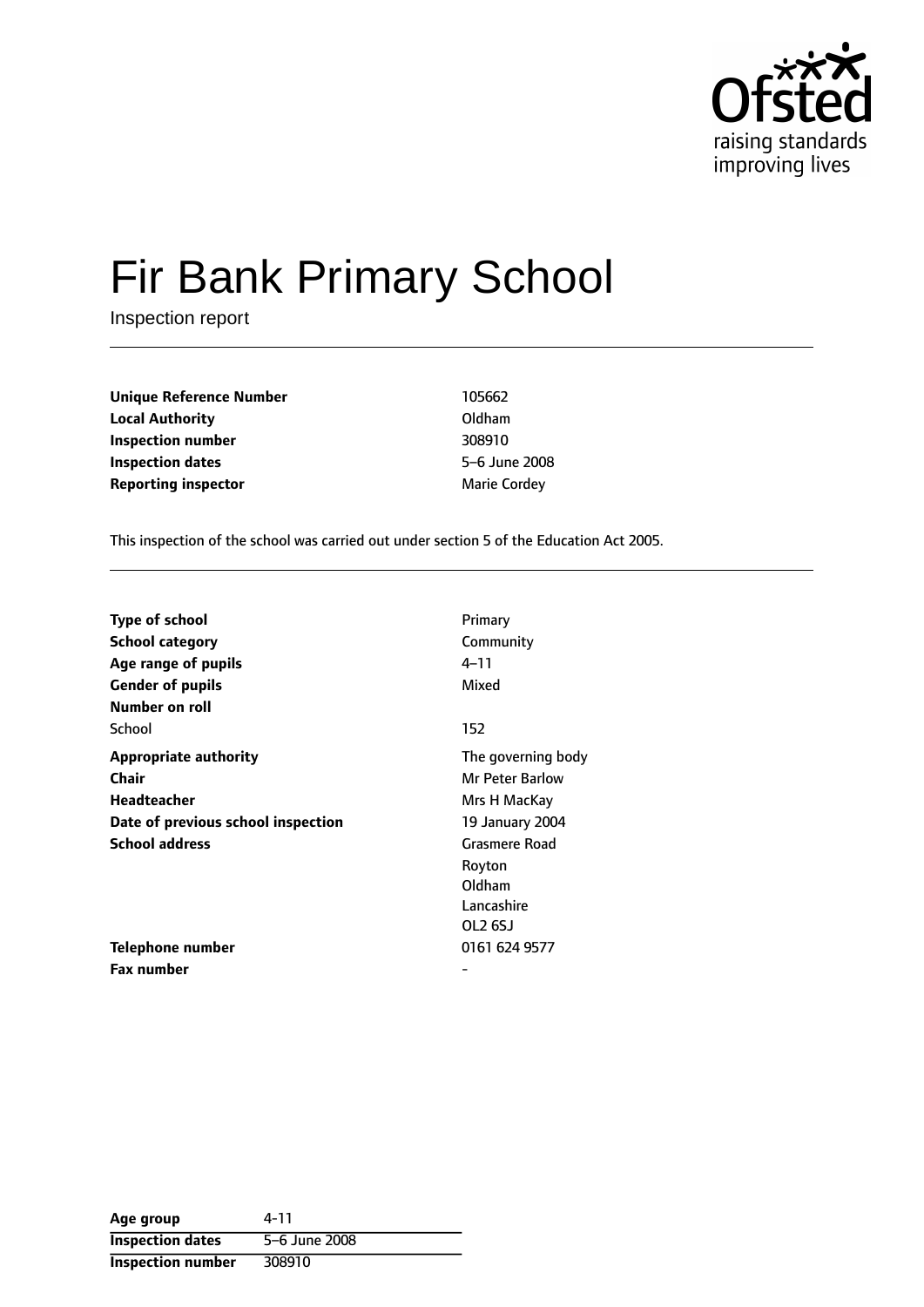.

© Crown copyright 2008

#### Website: www.ofsted.gov.uk

This document may be reproduced in whole or in part for non-commercial educational purposes, provided that the information quoted is reproduced without adaptation and the source and date of publication are stated.

Further copies of this report are obtainable from the school. Under the Education Act 2005, the school must provide a copy of this report free of charge to certain categories of people. A charge not exceeding the full cost of reproduction may be made for any other copies supplied.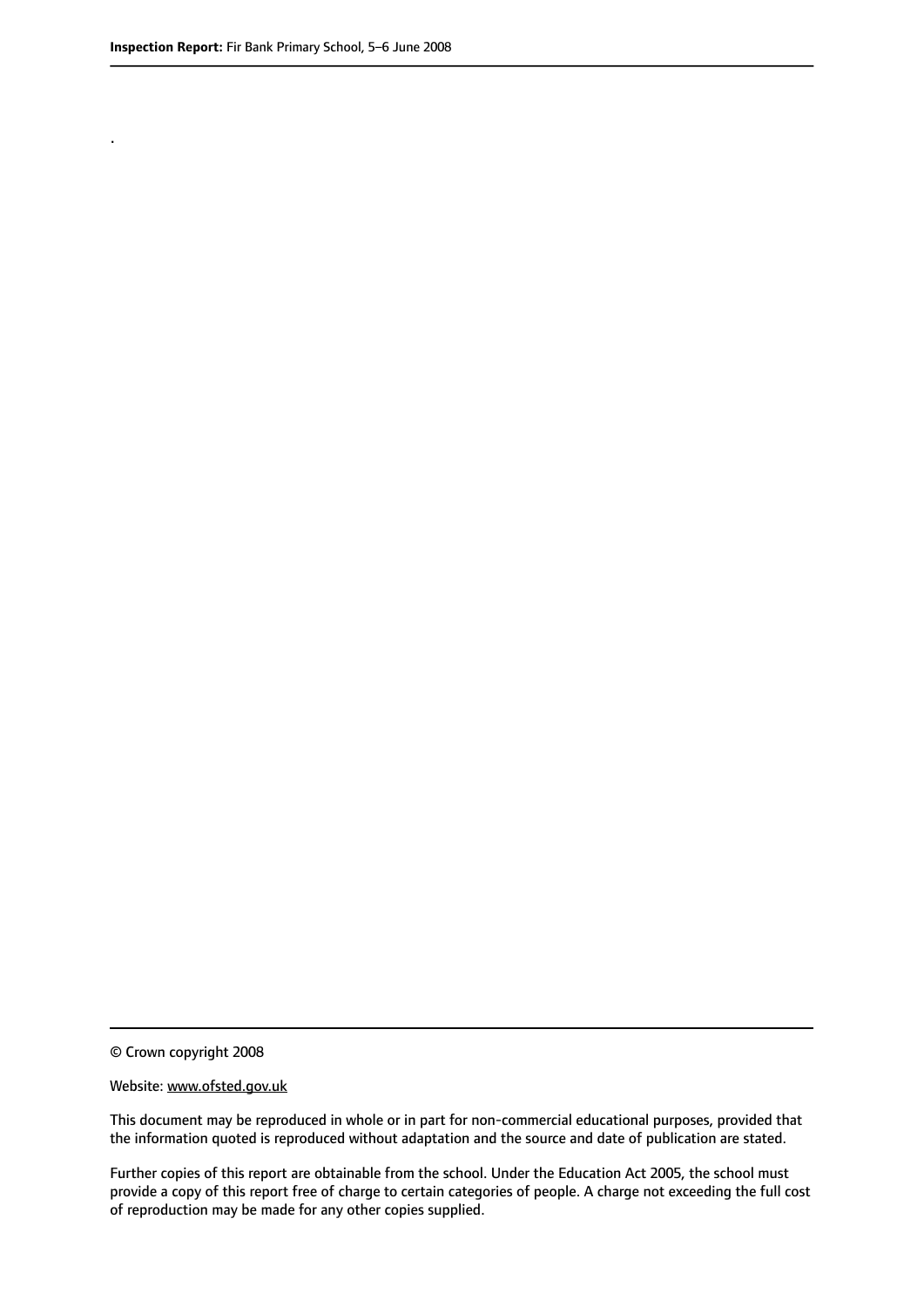# **Introduction**

The inspection was carried out by two Additional Inspectors.

#### **Description of the school**

This is a small school close to the town of Royton. The vast majority of pupils are of White British heritage. The proportion of pupils who are eligible for free school meals is below average and the number of pupils who have learning difficulties and/or disabilities is below average. There has been significant staffing turnover in recent years and a new headteacher has recently been appointed. The school has gained the Healthy Schools Award.

#### **Key for inspection grades**

| Outstanding  |
|--------------|
| Good         |
| Satisfactory |
| Inadequate   |
|              |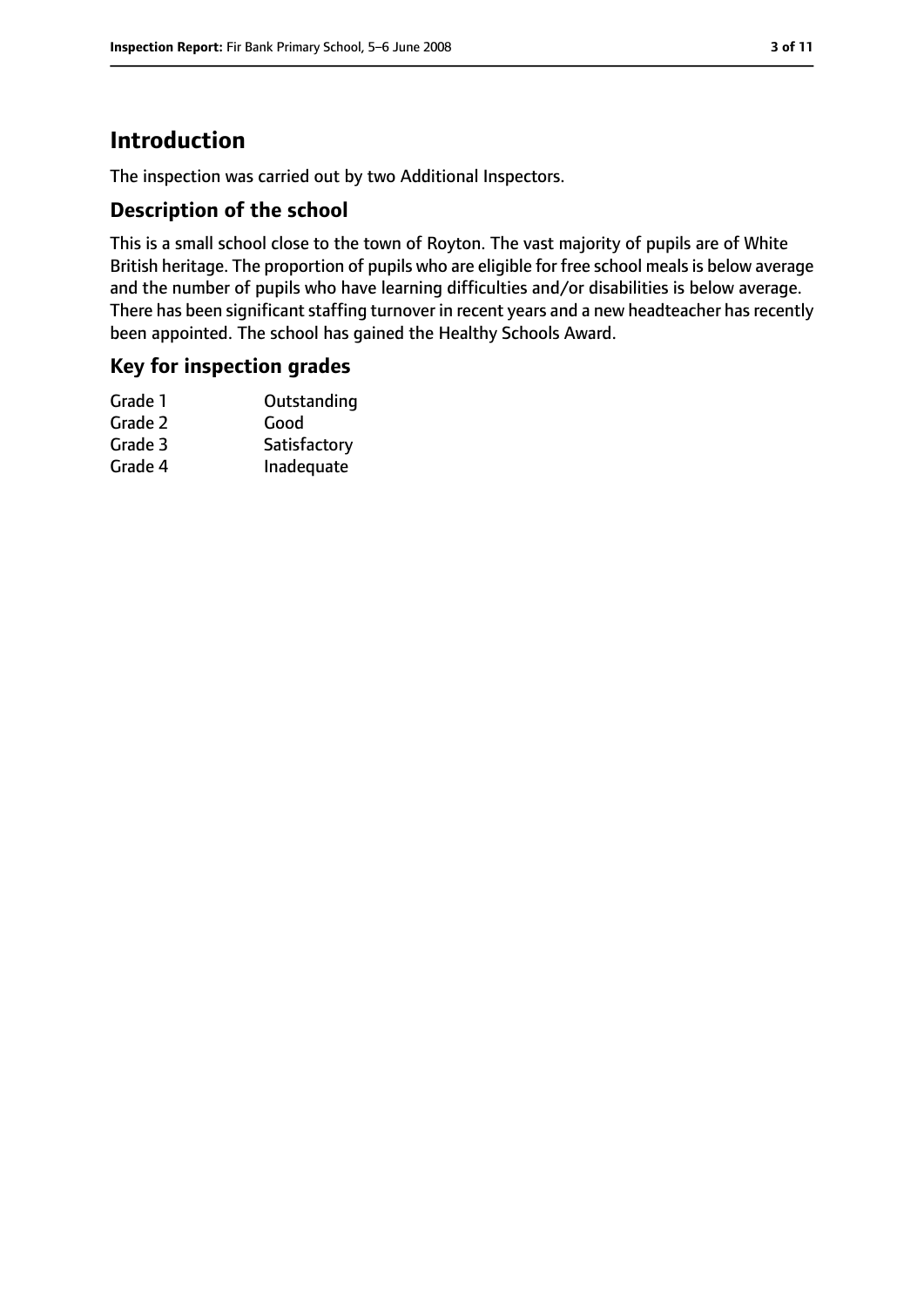# **Overall effectiveness of the school**

#### **Grade: 3**

This is a satisfactory and improving school. The new headteacher has a clear vision for improvement, which has united staff in a systematic programme to raise standards. The clear planning and drive of the headteacher and governors has already resulted in improvements to standards and this demonstrates a good capacity to improve further. Pupils are happy and well behaved because their welfare is at the heart of the school's provision. The vast majority of parents back this up. A small number of parents expressed the view that they wanted to be more informed about their child's learning and activities. The headteacher has produced more detailed and thorough reports on pupils' progress for parents and is determined to act on improving communication. Following a period of staffing changes and challenge, the headteacher has introduced effective systems to provide continuity in pupils' learning.

Pupils' personal development and well-being are good. Their attendance is above average and they enjoy coming to school. The school's emphasis on the adoption of healthy lifestyles means that pupils choose to eat a nutritious diet. They also take advantage of the many sporting opportunities available to them. Pupils enjoy learning especially when they are actively involved and there is plenty of variety and challenge. This is not as apparent in lessons where the more able pupils, in particular, are not challenged sufficiently. The satisfactory curriculum is currently being adapted to provide more challenge for the more able pupils and to give greater emphasis to the acquisition of skills in reading, writing, number and information and communication technology (ICT). The full impact of this work on raising standards has yet to been seen. Furthermore, as yet, opportunities have been missed to develop the use of these key skills in other subjects.

Achievement is satisfactory. Children enter Reception with skills that are broadly as expected for their age and reach average standards by the end of Year 6. Standards fell slightly in 2007 owing to staff turbulence. Learning is now sound and pupils are on course to reach some challenging targets. However, standards for the more able pupils, by the end of Year 6, fall short of the school's expectations. This weakness in achievement is being tackled by the introduction of rigorous systems to check how pupils are doing in their work. Teachers are becoming more knowledgeable and informed about individual pupils' progress. However, assessment information is not used consistently or well enough so that pupils know what to do to make their work better. Pupils do not always receive useful feedback on how well they are doing in their work.

Leadership and management are satisfactory. The headteacher and governors have a clear strategy for improvement. They have accurately identified that more needs to be done in the evaluation of teaching and learning if standards, particularly for the more able, are to rise. To this end, the school is modelling examples of good teaching and involving all staff in monitoring and evaluating the impact of their teaching on pupils' progress. Arrangements for safeguarding pupils are appropriate and links with outside services, such as hearing impaired specialists, attendance officers and local authority partners, make a satisfactory contribution to pupils' well-being and achievement.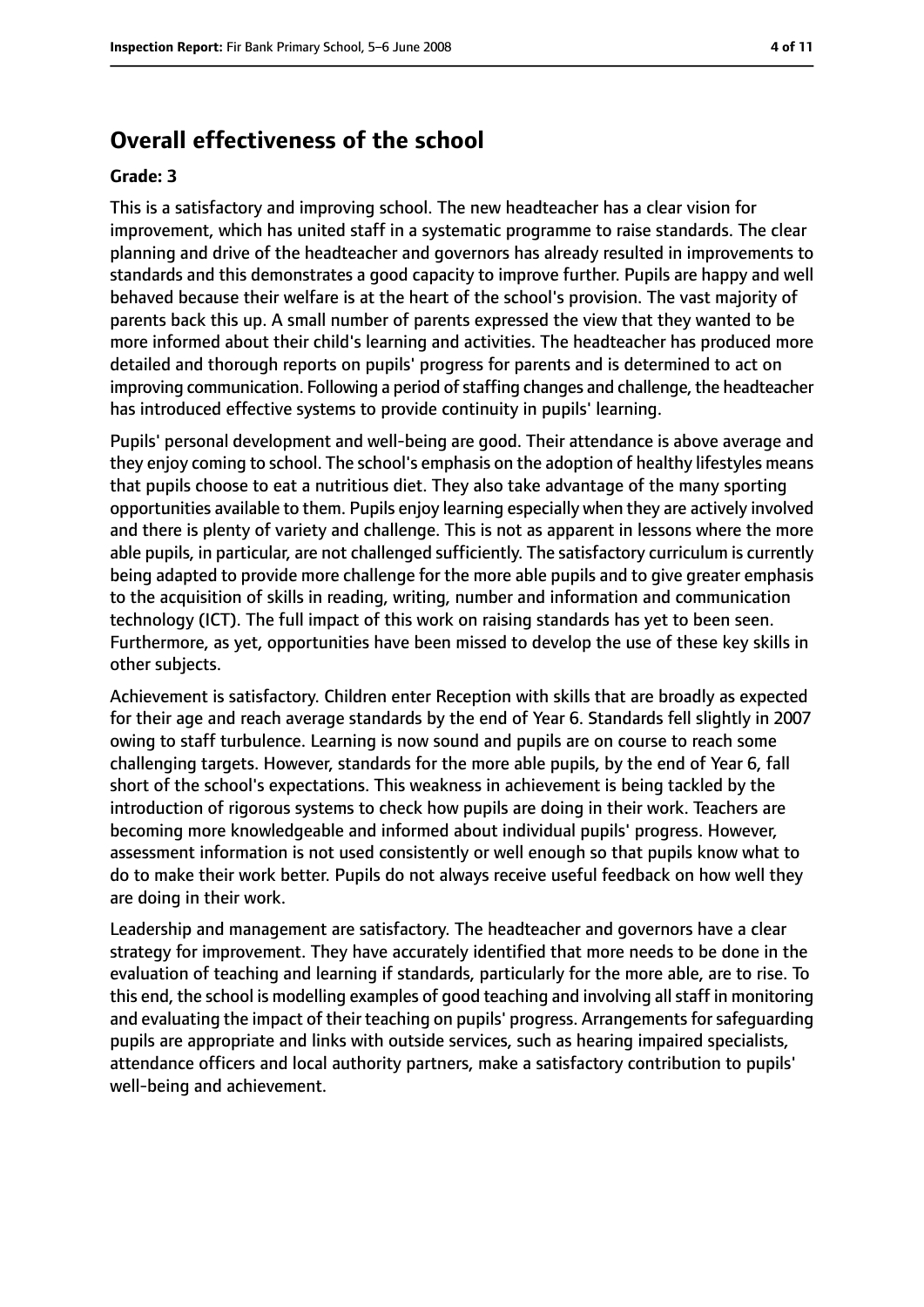#### **Effectiveness of the Foundation Stage**

#### **Grade: 3**

Children enter Reception with a wide range of skills but overall they are broadly in line with national expectations. Social development is slightly below expected, particularly for some of the boys. Children settle in quickly and are well cared for. They make expected progress from their starting points by the end of the Reception year. There has been some disruption in staffing in the Foundation Stage and, consequently, the teacher and teaching assistants plan a range of activities to make up for any gaps in children's learning. They are especially skilful in planning activities to promote children's enjoyment and confidence. The very attractive and spacious school grounds are now being used to improve children's self-reliance through practical activities such as decorating trees for the Princesses' Ball. This has improved the personal and social development of boys in particular. There are appropriate systems in place to track children's progress and to support them when needed. Although there are accurate assessments to track children's standards and progress, these have not resulted in teachers providing greater challenge for some of the more able children.

#### **What the school should do to improve further**

- Evaluate the quality of teaching and learning throughout the school in terms of its impact on standards, particularly for the more able pupils.
- Refine assessment practice so that all pupils know exactly how they are doing in their work and precisely what they need to do in order to improve it.
- Ensure that the curriculum is planned and monitored effectively in order to raise standards in the key skills of literacy, numeracy and ICT.

A small proportion of the schools whose overall effectiveness is judged satisfactory but which have areas of underperformance will receive a monitoring visit by an Ofsted inspector before the next Section 5 inspection.

# **Achievement and standards**

#### **Grade: 3**

Standards are broadly average by the end of Year 6, which represents satisfactory achievement from pupils' starting points. Although standards in mathematics are average pupils' confidence in applying their knowledge is inconsistent. Progress is satisfactory in Years 1 to 6 with examples of good progress in some classes. Despite the average standards at the end of Year 2 and Year 6, not enough pupils reach the higher levels. The development of more challenging work and a more rigorous tracking of pupils' progress are beginning to address this. Assessment is not used consistently or well enough so that pupils know what to do to make their work better. Pupils who have difficulties in their learning make satisfactory progress. Their needs are identified and then supported through regular reviews and specialist teaching.

### **Personal development and well-being**

#### **Grade: 2**

The school is rightly proud of its contribution to pupils' personal development and well-being. A high standard is set by the headteacher and governors who, as they say, 'want to make a positive difference' to pupils' lives. School council members take their responsibilities seriously and are pleased at the changes they have initiated to improve the outdoor spaces and in representing the views of their classmates. They are active members of their community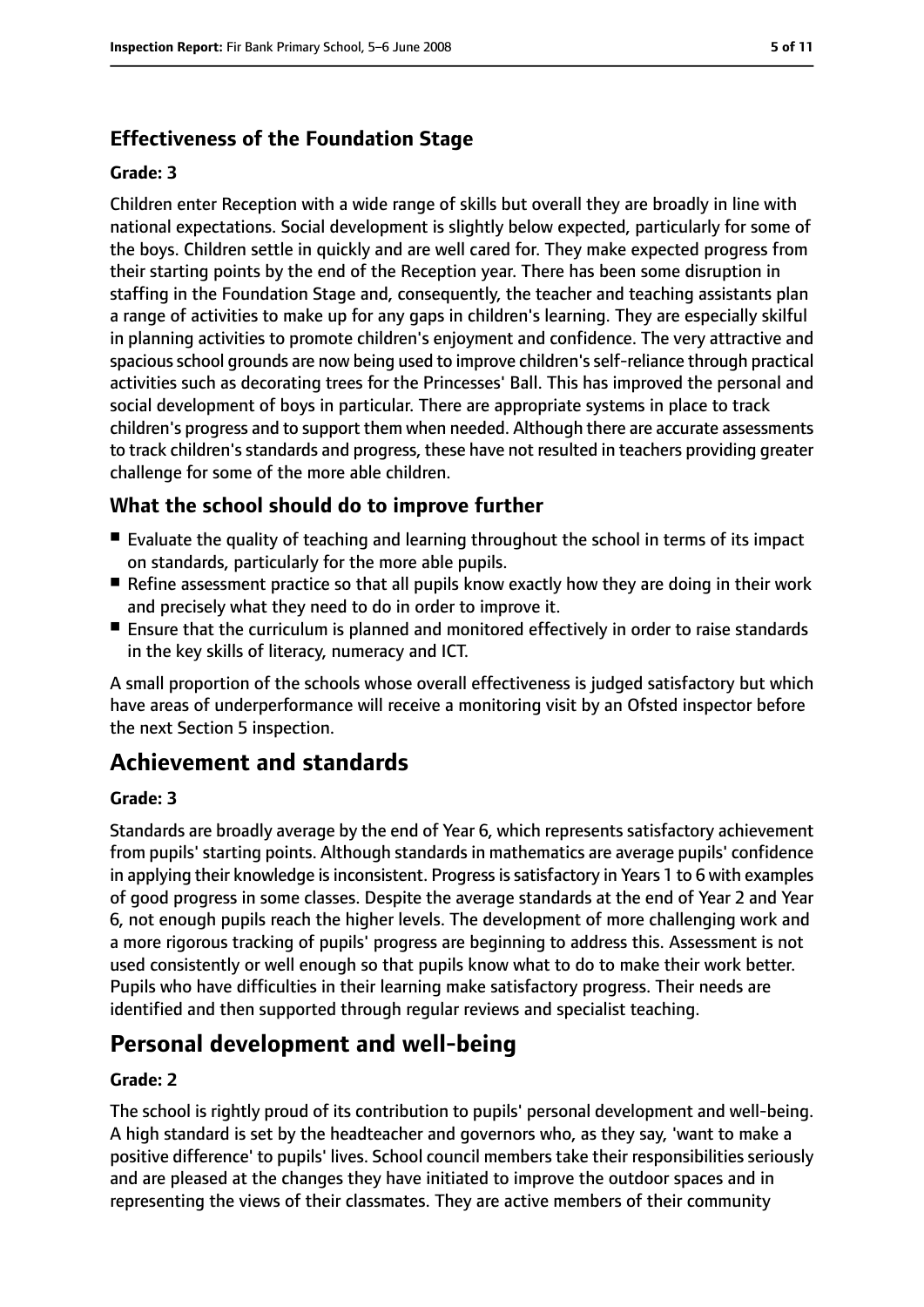especially through the busy eco committee. Pupils lead fundraising events throughout the year for the school, the community and globally. Assemblies encourage pupils to reflect and celebrate their achievements. Pupils are treated with respect and they, in turn, respect and value others. They learn and appreciate the diversity of the multicultural backgrounds of people living in Britain today. Pupils are well behaved and courteous to each other and to adults. This is demonstrated in the way they enjoy eating the nutritious and attractively presented food and mixing socially in pleasant surroundings. Opportunities for pupils to develop their independence and initiative are inconsistent. Their preparation for the future is satisfactory.

# **Quality of provision**

#### **Teaching and learning**

#### **Grade: 3**

The quality of teaching is satisfactory and the school is taking steps to provide a greater continuity in pupils' learning following the period of staffing changes. The more able pupils in particular are not yet always sufficiently challenged. Most lessons are well organised and careful questioning helps pupils to understand what they are to learn. Relationships are good and pupils are well behaved and eager to take part in learning. Expectations of behaviour are clear although occasionally teachers refrain from emphasising good behaviour. Pupils who need extra help receive sensitive support from well deployed classroom assistants. Work is marked regularly but is not consistent in providing clear guidance for pupils on how well they are doing and what they need to do to improve further. Progress is now carefully recorded and targets are set for individual pupils. Occasionally, these are not specific enough and it is difficult for pupils to understand what exactly they need to do in order to improve their learning.

#### **Curriculum and other activities**

#### **Grade: 3**

The curriculum meets the needs of pupils appropriately. There is a wide variety of clubs provided by outside agencies and teaching assistants which are well attended by pupils. Healthy living and personal development are embedded in curriculum programmes and daily school life. The curriculum is planned sensitively and adequately to meet the needs of pupils with learning difficulties and/or disabilities. The school is now engaged in planning to cater more for the needs of the more able pupils. Curriculum developments have been rightly focused on ensuring continuity in learning and greater emphasis on developing the key skills of literacy, numeracy and ICT. Now, a new curriculum framework is beginning to be successful in linking pupils' learning in these key skills across the curriculum in order to improve standards.

#### **Care, guidance and support**

#### **Grade: 3**

Procedures for safeguarding pupils are fully in place and both staff and governors have relevant training, which is regularly updated. Pupils at risk of not achieving their targets are identified early. They are supported in groups and individually, as are pupils with learning difficulties and/or disabilities, to ensure that their targets are reached. This works best in literacy because the school's tracking systems show exactly what aspects of reading, writing, speaking and listening require improvement. Academic guidance is satisfactory, but does not always give pupils enough feedback on how they can improve their standards.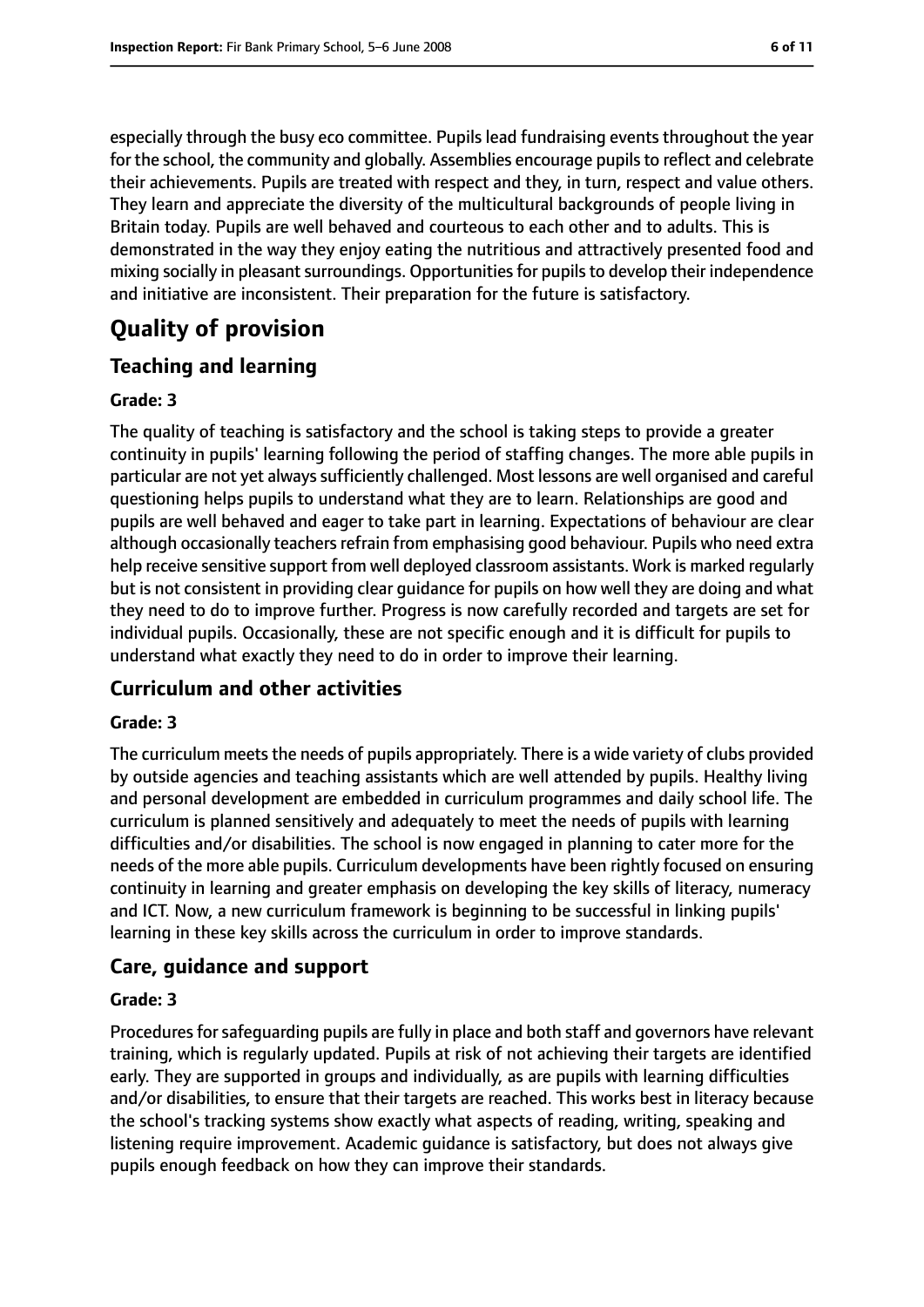#### **Leadership and management**

#### **Grade: 3**

After a period of many staff changes, including at senior leadership level, the new headteacher acts as a role model for all staff through high expectations and an incisive vision for school improvement. The assertion, stemming from the headteacher's vision, that, 'We are going to be a good school very soon because we will work together rigorously to improve pupils' progress' underlies daily practice throughout the school. Leaders understand the school well and have correctly identified areas for improvement although these do not involve all school leaders sufficiently. Sharp and rigorous analysis of the school's performance has resulted in a precise and realistic improvement plan. However, the school is aware that the monitoring of teaching and learning is not yet robust enough in terms of evaluating its impact on raising standards, particularly for the more able pupils. Governance is strong and supportive. Governors welcome training to improve their roles and attend school regularly to help individual pupils and to review the school's performance. They are dedicated to providing a nurturing environment where all pupils can thrive.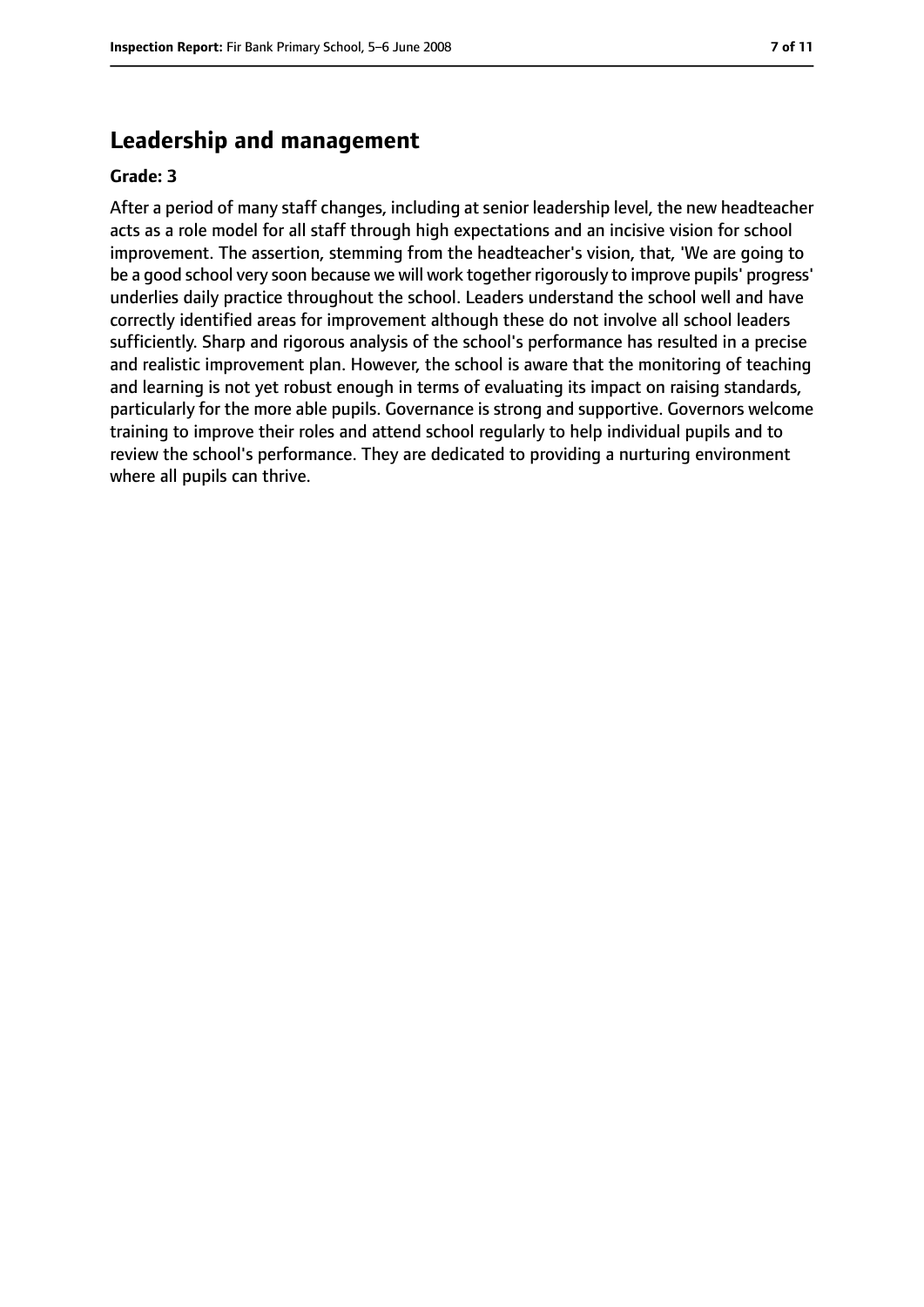**Any complaints about the inspection or the report should be made following the procedures set out in the guidance 'Complaints about school inspection', which is available from Ofsted's website: www.ofsted.gov.uk.**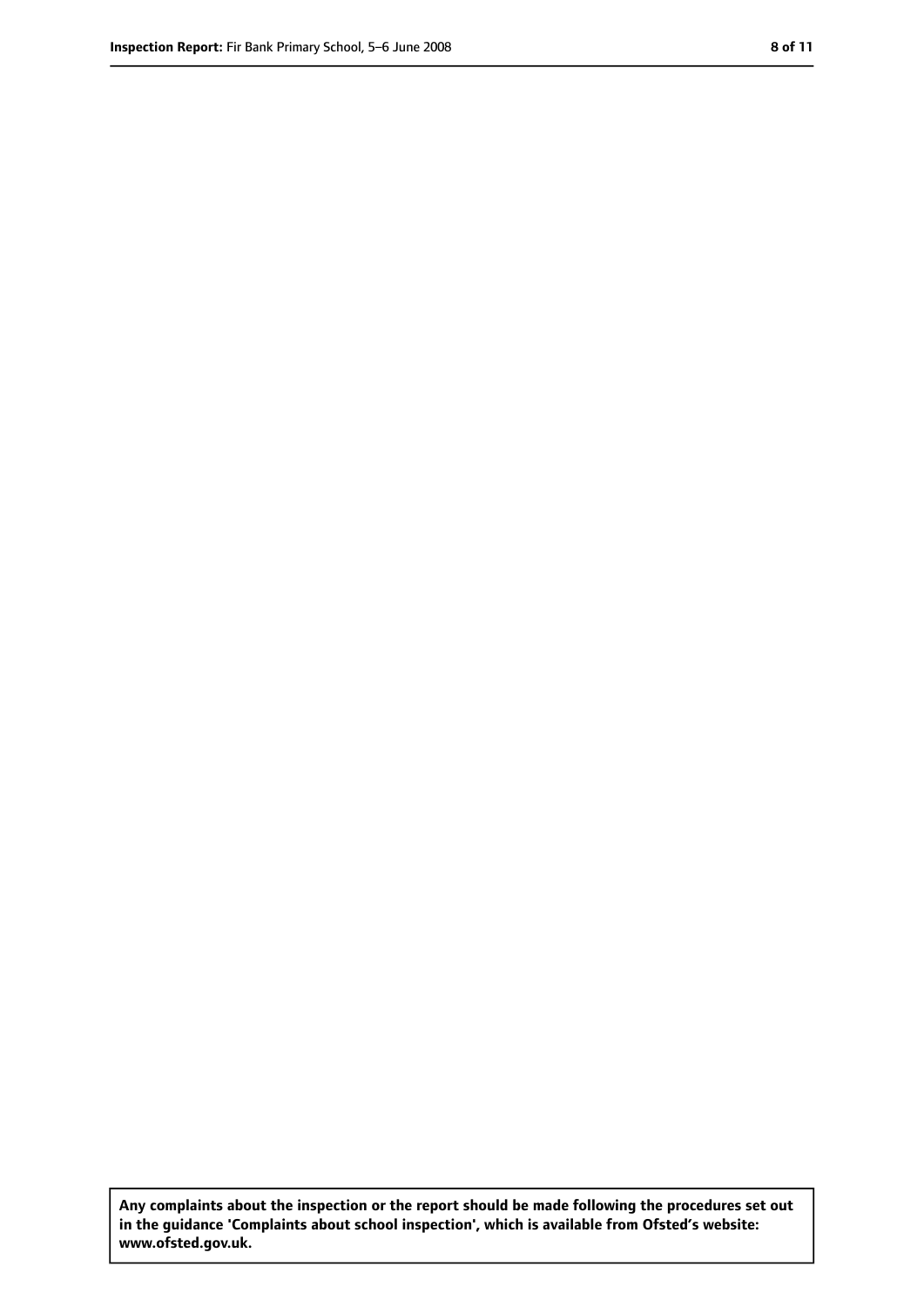#### **Annex A**

# **Inspection judgements**

| $^{\backprime}$ Key to judgements: grade 1 is outstanding, grade 2 good, grade 3 satisfactory, and | <b>School</b>  |
|----------------------------------------------------------------------------------------------------|----------------|
| arade 4 inadequate                                                                                 | <b>Overall</b> |

### **Overall effectiveness**

| How effective, efficient and inclusive is the provision of education, integrated<br>care and any extended services in meeting the needs of learners? |     |
|------------------------------------------------------------------------------------------------------------------------------------------------------|-----|
| Effective steps have been taken to promote improvement since the last<br>inspection                                                                  | Yes |
| How well does the school work in partnership with others to promote learners'<br>well-being?                                                         |     |
| The effectiveness of the Foundation Stage                                                                                                            |     |
| The capacity to make any necessary improvements                                                                                                      |     |

#### **Achievement and standards**

| How well do learners achieve?                                                                               |  |
|-------------------------------------------------------------------------------------------------------------|--|
| The standards <sup>1</sup> reached by learners                                                              |  |
| How well learners make progress, taking account of any significant variations between<br>groups of learners |  |
| How well learners with learning difficulties and disabilities make progress                                 |  |

#### **Personal development and well-being**

| How good is the overall personal development and well-being of the<br>learners?                                  |  |
|------------------------------------------------------------------------------------------------------------------|--|
| The extent of learners' spiritual, moral, social and cultural development                                        |  |
| The extent to which learners adopt healthy lifestyles                                                            |  |
| The extent to which learners adopt safe practices                                                                |  |
| How well learners enjoy their education                                                                          |  |
| The attendance of learners                                                                                       |  |
| The behaviour of learners                                                                                        |  |
| The extent to which learners make a positive contribution to the community                                       |  |
| How well learners develop workplace and other skills that will contribute to<br>their future economic well-being |  |

#### **The quality of provision**

| How effective are teaching and learning in meeting the full range of the<br>learners' needs?          |  |
|-------------------------------------------------------------------------------------------------------|--|
| How well do the curriculum and other activities meet the range of needs<br>and interests of learners? |  |
| How well are learners cared for, guided and supported?                                                |  |

 $^1$  Grade 1 - Exceptionally and consistently high; Grade 2 - Generally above average with none significantly below average; Grade 3 - Broadly average to below average; Grade 4 - Exceptionally low.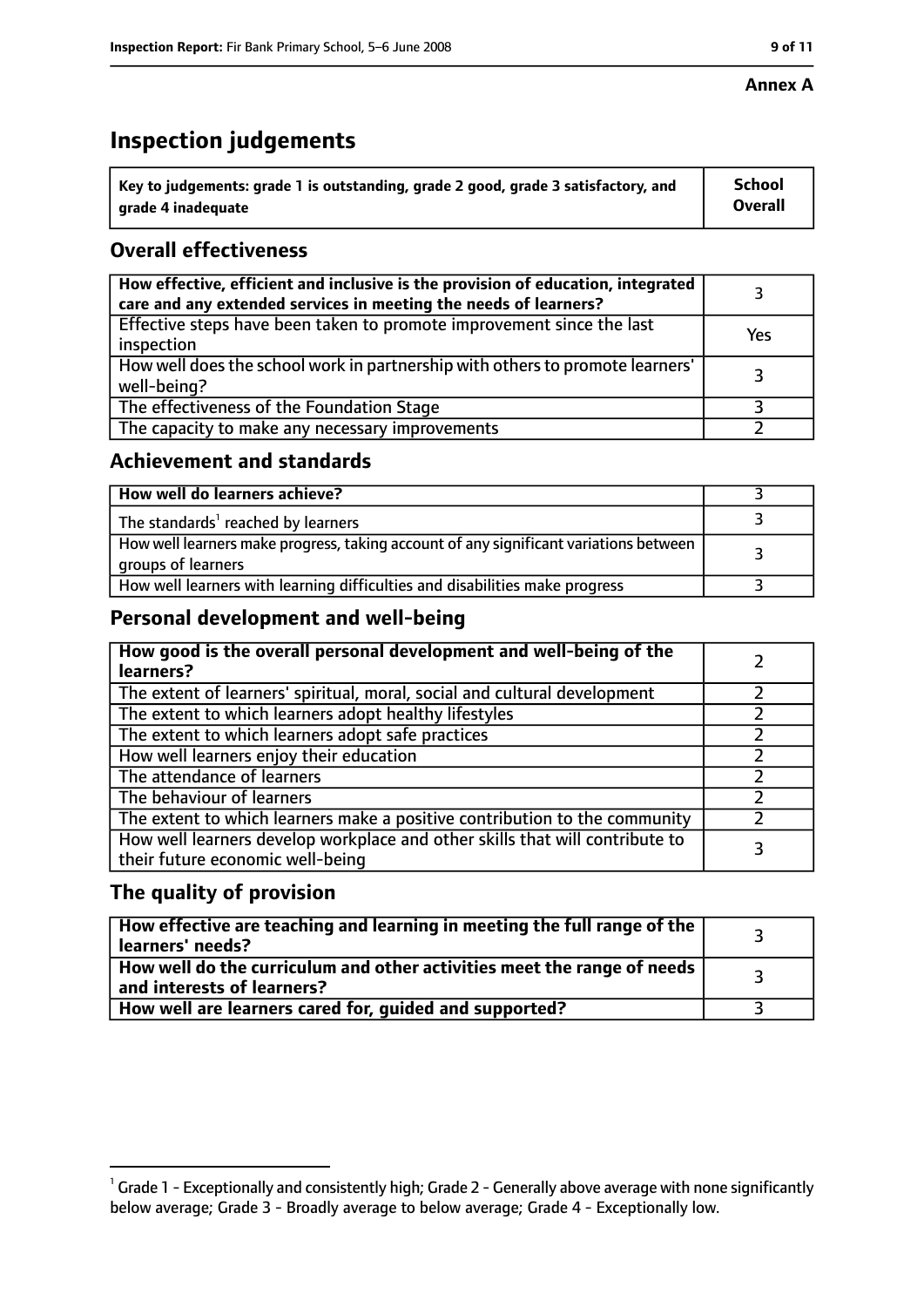# **Annex A**

# **Leadership and management**

| How effective are leadership and management in raising achievement<br>and supporting all learners?                                              | 3   |
|-------------------------------------------------------------------------------------------------------------------------------------------------|-----|
| How effectively leaders and managers at all levels set clear direction leading<br>to improvement and promote high quality of care and education |     |
| How effectively leaders and managers use challenging targets to raise standards                                                                 | 3   |
| The effectiveness of the school's self-evaluation                                                                                               |     |
| How well equality of opportunity is promoted and discrimination tackled so<br>that all learners achieve as well as they can                     | 3   |
| How effectively and efficiently resources, including staff, are deployed to<br>achieve value for money                                          | 3   |
| The extent to which governors and other supervisory boards discharge their<br>responsibilities                                                  |     |
| Do procedures for safequarding learners meet current government<br>requirements?                                                                | Yes |
| Does this school require special measures?                                                                                                      | No  |
| Does this school require a notice to improve?                                                                                                   | No  |